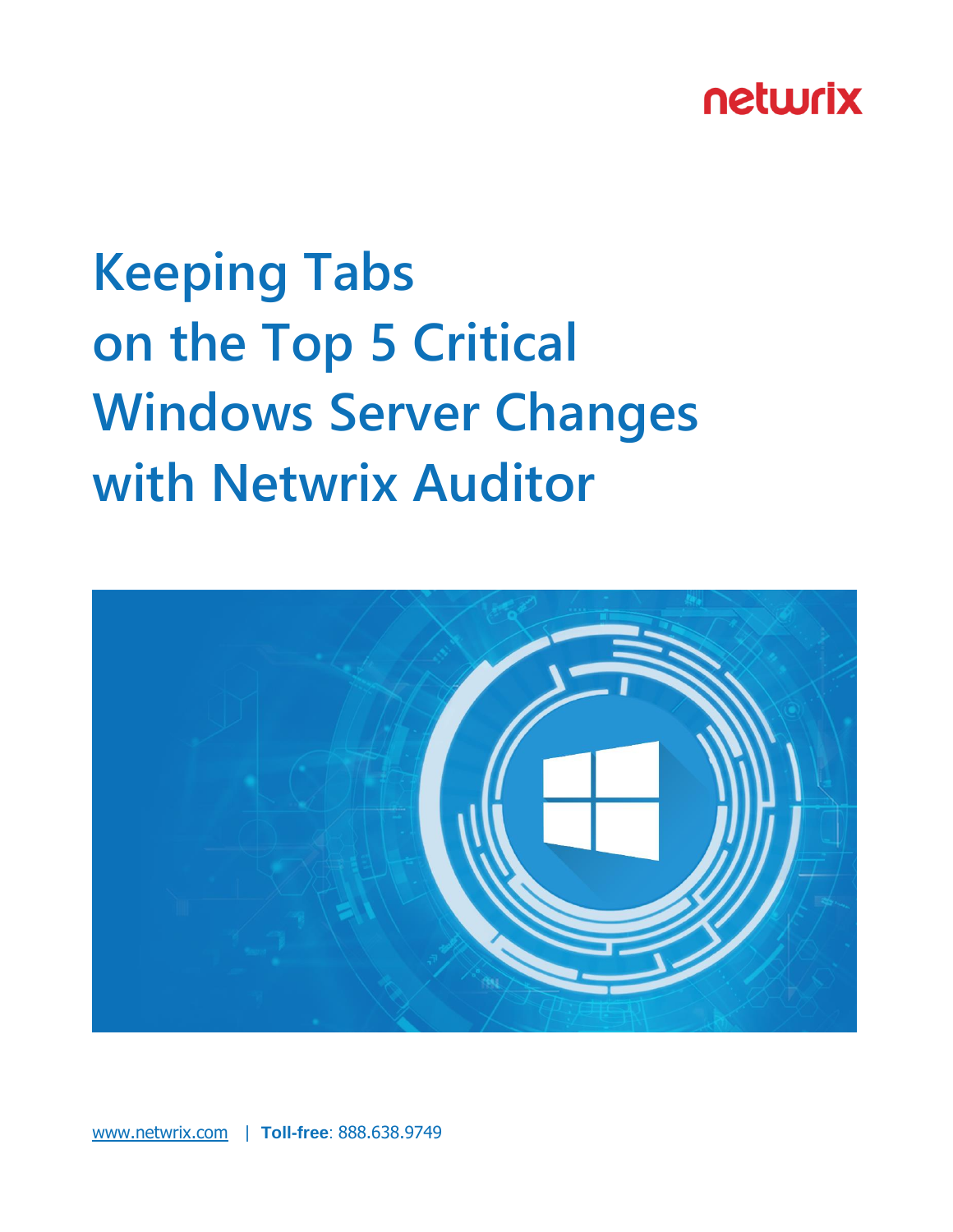# Table of Contents

| #1: Software Changes             |   |
|----------------------------------|---|
| #2: Add/Remove Programs          | 3 |
| #3: Local User and Group Changes | 4 |
| #4: Hardware Changes             | 5 |
| #5: Registry Changes             | 6 |
| <b>About Netwrix Auditor</b>     |   |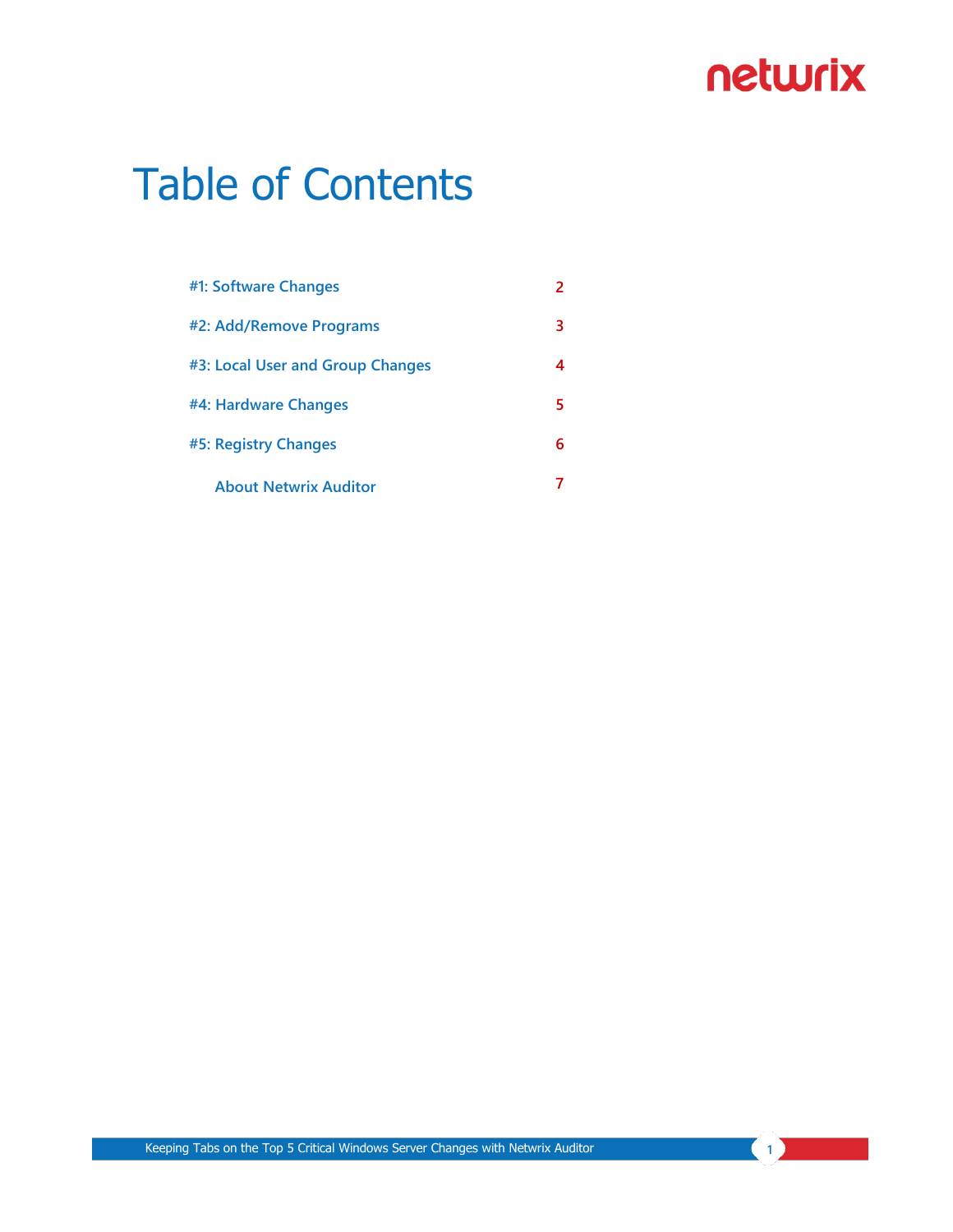# #1: Software Changes

It's essential to keep all changes made by IT administrators on a Windows Server under control. Knowing the details about who made what changes and which applications have been added, removed or changed is critical to mitigating problems such as service downtime or loss of sensitive data.

Netwrix Auditor tracks all software changes on each Windows Server and helps to answer the following questions:

- **Exactly what software changes were made on Windows Server?**
- **Who made each software change?**
- **From which computer was the change made?**
- **When did each change occur?**
- **How long was the duration of the user session during which the software change was made?**

|                                      | <b>Activity Records</b><br>Generate a summary of video records                                                                                                                                                                                                                                                        |                                                                                                                                                                                                                                                                                                                                                                                                                                                                                                                                                                                                           |                                                        |                                                    |
|--------------------------------------|-----------------------------------------------------------------------------------------------------------------------------------------------------------------------------------------------------------------------------------------------------------------------------------------------------------------------|-----------------------------------------------------------------------------------------------------------------------------------------------------------------------------------------------------------------------------------------------------------------------------------------------------------------------------------------------------------------------------------------------------------------------------------------------------------------------------------------------------------------------------------------------------------------------------------------------------------|--------------------------------------------------------|----------------------------------------------------|
| Date 7/30/2015                       |                                                                                                                                                                                                                                                                                                                       |                                                                                                                                                                                                                                                                                                                                                                                                                                                                                                                                                                                                           |                                                        |                                                    |
| Computer                             | <b>User</b>                                                                                                                                                                                                                                                                                                           | <b>Start Time</b>                                                                                                                                                                                                                                                                                                                                                                                                                                                                                                                                                                                         | <b>End Time</b>                                        | Duration                                           |
| PDC.netwrix.demo<br>PDC.netwrix.demo | Netwrix\Administrator<br>Netwrix\Administrator                                                                                                                                                                                                                                                                        | 7/30/2015 5:47 AM<br>7/28/2015 9:43 AM                                                                                                                                                                                                                                                                                                                                                                                                                                                                                                                                                                    | 7/30/2015 5:47 AM<br>7/28/2015 10:23 AM                | 00:00:10<br>00:39:12                               |
|                                      | G . Sena Masapr . Lool Senat<br>three the first days. Although the top the product and<br><b>START BOY</b><br>Art for its home time of<br>$x = \overline{H}$ is<br><b>Lucature</b><br>49.4<br>$-1$<br><b>CENT CREW</b><br><b>AT UNK WITH</b><br>$1149 - 44$<br><b>Buyer</b><br><b>LUX 2018</b><br>$14 - 14 - 49 - 49$ | $\overline{1}$ as $\overline{4}$<br>For play think all account<br><b>TOUR ALBORN</b><br>ALL TERM LA AL<br>The parties of the parties to be a parties of the control of the con-<br><b>Mekaniki</b><br>The Africa<br>market 12<br>Scott was called<br>ally company and in a manufacture<br><b>CARD IN</b><br>20.00<br>Sep 26<br>5.61<br><b>COLLEGE</b><br><b>British Co.</b><br><b>State State</b><br><b>Carpenter</b><br><b>Calle</b> com<br>Fight the<br><b>Contract Contract</b><br><b>Bally Process</b><br>for an a face faces a count offerit and in a set of an a commissions in funds one<br>$-100$ | <b>LARCORN</b><br>45-140<br>a.<br><b>AND</b><br>netweb | GIF me to me to<br>-14 W W W 200<br>$\overline{a}$ |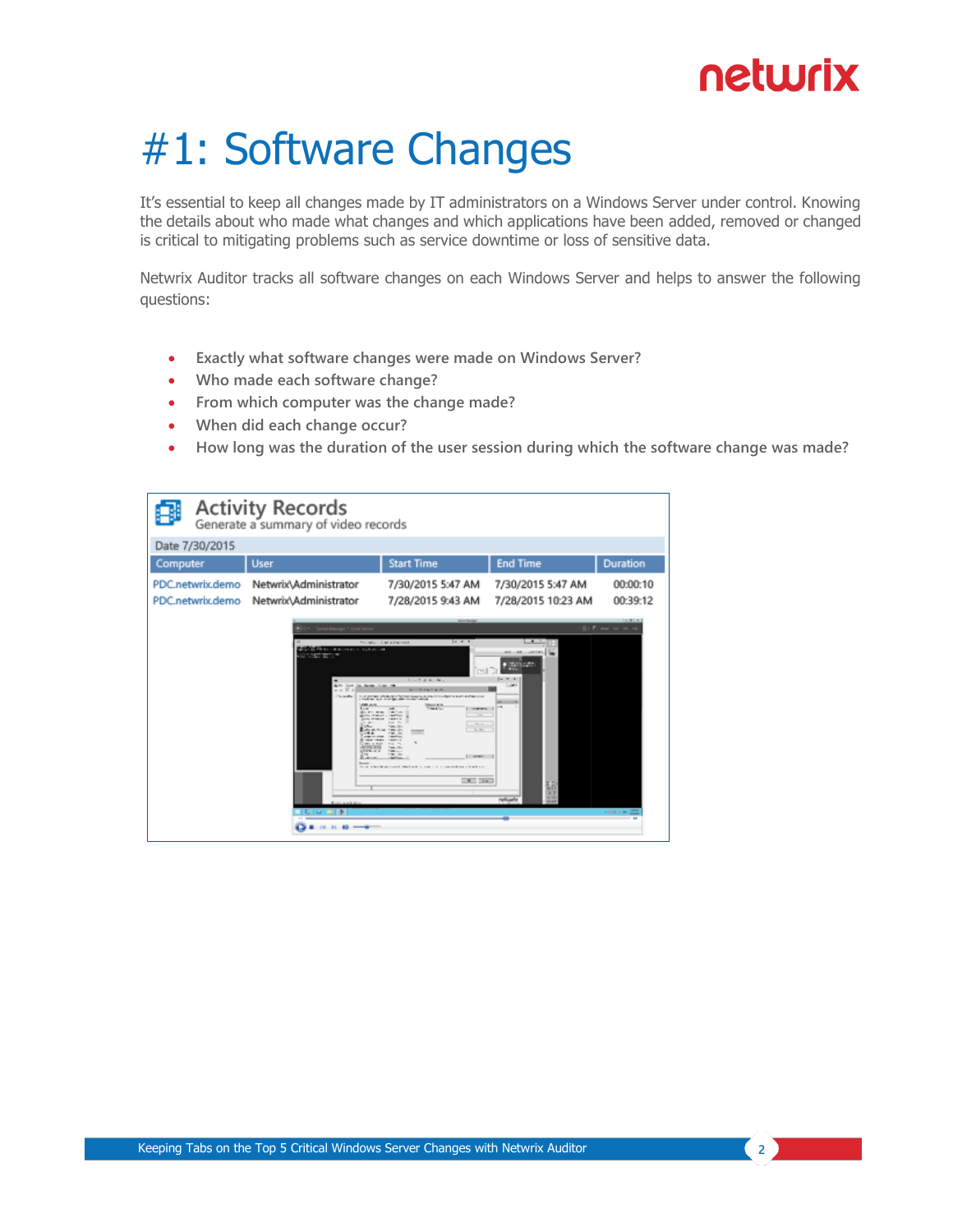# #2: Addition or Removal of Programs

Suspicious software on your Windows Server may be the result of an unauthorized installation by your own employee or may originate from a hacker's attack. Any suspicious software can potentially cause leakage of your most sensitive data, server performance problems or compliance failures.

Netwrix Auditor tracks all additions and removals of programs and helps to answer the following questions:

- **Which programs were added or removed?**
- **Who added or removed each program?**
- **Which actions were performed using the program?**
- **Which server was the program added to or removed from?**
- **When was the program added or removed?**

| Add and Remove Programs<br>Shows programs that were installed and uninstalled on a specified Windows Server.<br>Where: demo-dc1 |                                                                          |                  |                        |  |
|---------------------------------------------------------------------------------------------------------------------------------|--------------------------------------------------------------------------|------------------|------------------------|--|
| <b>Action</b>                                                                                                                   | What                                                                     | <b>Who</b>       | When                   |  |
| ∎ Added                                                                                                                         | Add or Remove Programs\NetWrix Bulk<br>Password Reset Commercial Version | NA\Administrator | 8/6/2015<br>3:07:02 AM |  |
| <b>Installed For: "All users"</b>                                                                                               |                                                                          |                  |                        |  |
| Version: "2.0.28"                                                                                                               |                                                                          |                  |                        |  |
| ∎ Added                                                                                                                         | Add or Remove Programs\NetWrix Disk<br>Space Monitor Commercial Version  | NA\A-JSmith      | 8/6/2015<br>3:07:13 AM |  |
| Installed For: "All users"                                                                                                      |                                                                          |                  |                        |  |
| Version: "1.2.49"                                                                                                               |                                                                          |                  |                        |  |

Keeping Tabs on the Top 5 Critical Windows Server Changes with Netwrix Auditor **3**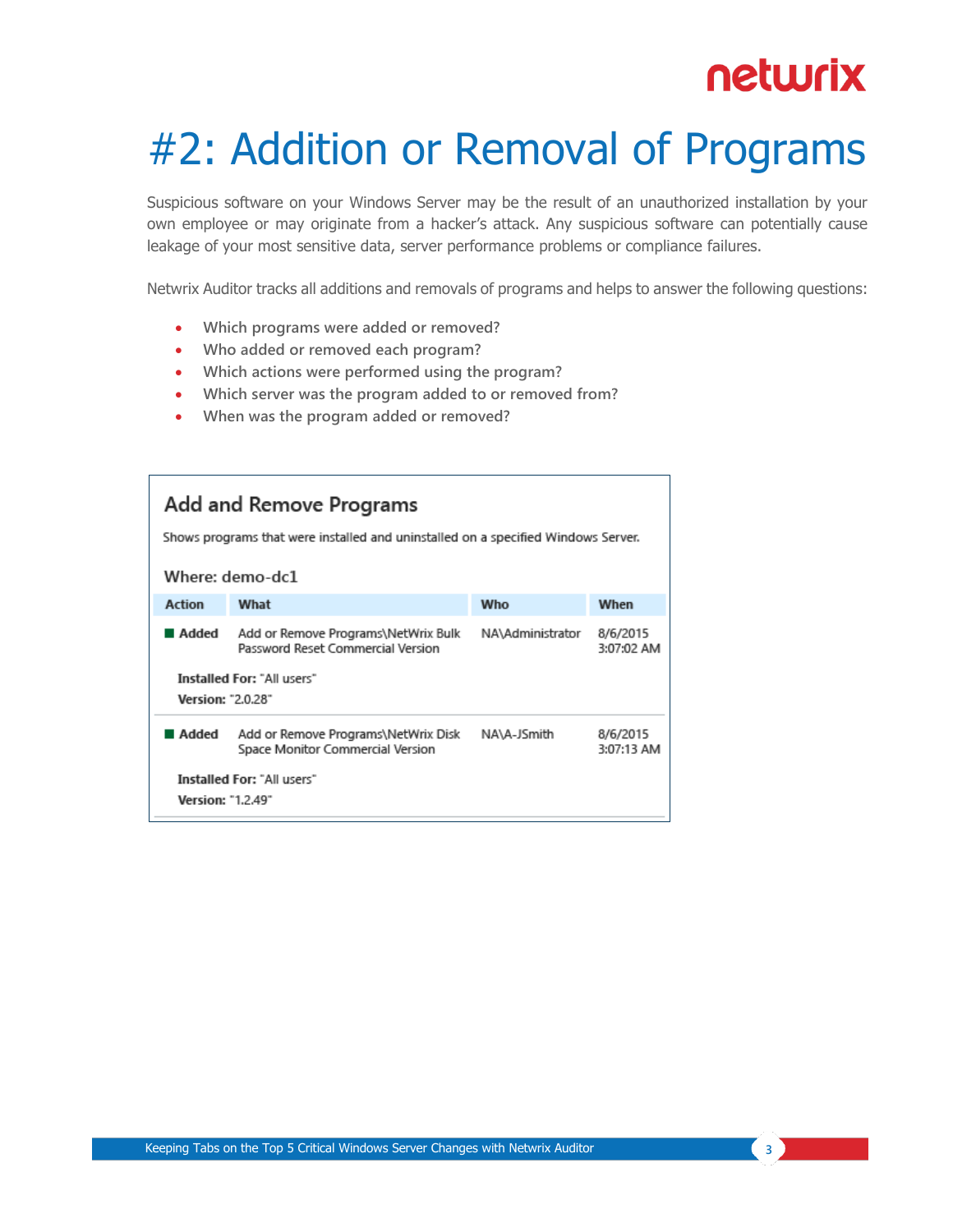# #3: Changes to Local Users and **Groups**

The unauthorized creation, modification or deletion of user accounts on Window Server might be a sign that internal or external attackers are trying to get into the system and make adverse changes. It's vitally important to monitor user account changes in order to reduce the possibility of system invasion.

Netwrix Auditor tracks all changes to local users and group and helps to answer the following questions:

- **Which user accounts or groups were changed?**
- **What changes were made to the local user account or group?**
- **Who made each change?**
- **What type of object was changed?**
- **When was the change made?**

| Local Users and Groups Changes<br>Shows changes to local users and groups.<br>Where: exchange |             |                                              |             |                        |
|-----------------------------------------------------------------------------------------------|-------------|----------------------------------------------|-------------|------------------------|
| <b>Action</b>                                                                                 | Object Type | What                                         | Who         | When                   |
| ∎ Added                                                                                       | Local User  | System Information\Local<br>Users\Suspicious | NA\A-JSmith | 8/6/2015<br>6:36:39 AM |
| Account is: "enabled"                                                                         |             |                                              |             |                        |
| Description changed                                                                           |             |                                              |             |                        |
| Full Name: "Suspicious"                                                                       |             |                                              |             |                        |
| Name: "Suspicious"                                                                            |             |                                              |             |                        |
| Password Never Expires: "No"                                                                  |             |                                              |             |                        |
| User cannot change password: "No"                                                             |             |                                              |             |                        |
| User must change password at next logon: "No"                                                 |             |                                              |             |                        |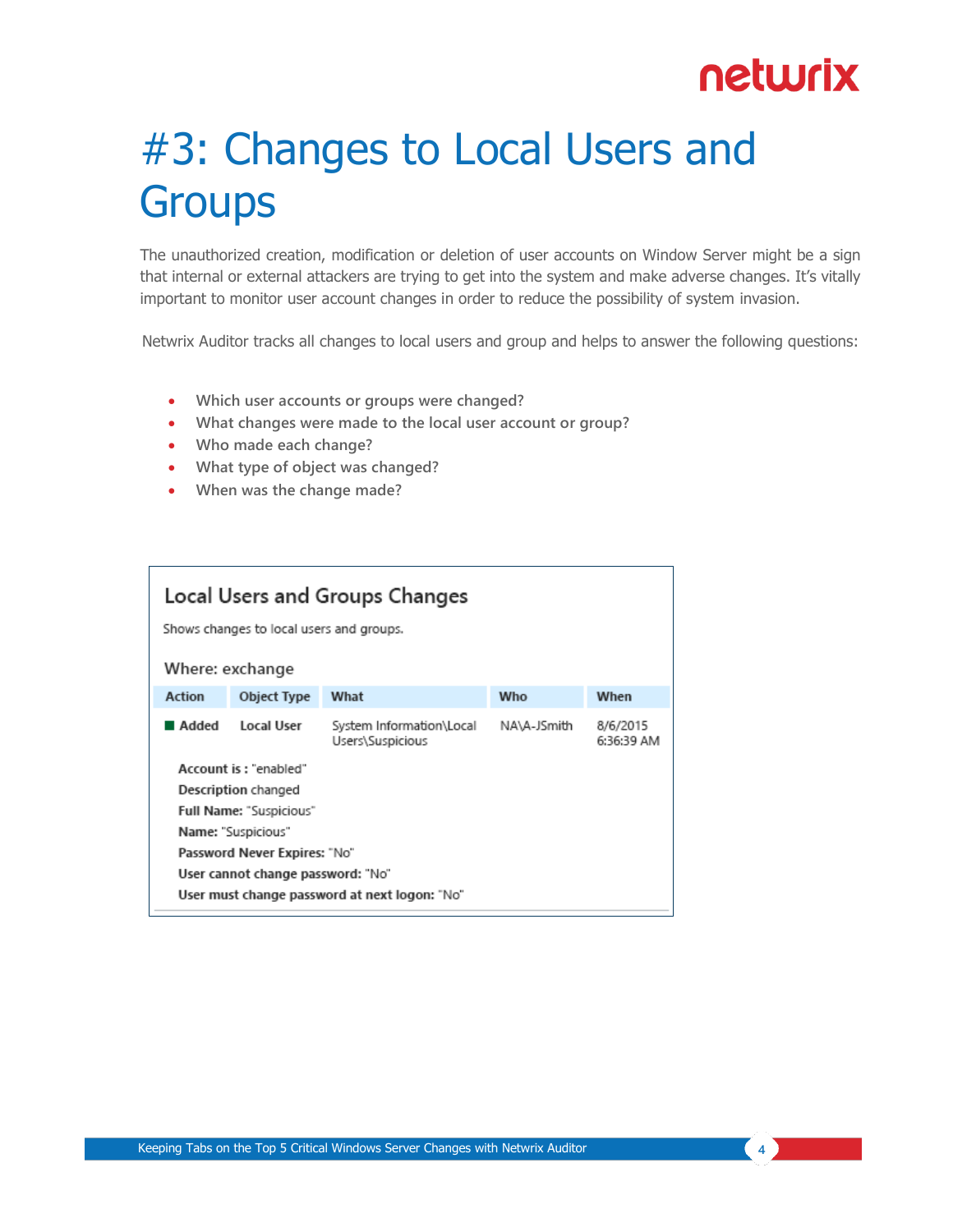# #4: Hardware Changes

Intentional or accidental use of infected USB devices can slow a server's performance or even cause it to shut down. Hardware changes can also be a sign that a user has gotten access to the server and has keys to specific areas, such as RAM or HDD, which might result in a loss of sensitive data.

Netwrix Auditor tracks hardware changes and helps to answer the following questions:

- **What hardware was added, deleted or modified?**
- **What type of hardware was changed in each case?**
- **Exactly what changes were made to the hardware?**
- **When was the change made?**
- **On which server was the hardware change made?**

| Hardware Changes<br>Shows changes to hardware configuration of a specified Windows Server.<br>Where: demo-dc1 |             |                                                                                                       |                   |
|---------------------------------------------------------------------------------------------------------------|-------------|-------------------------------------------------------------------------------------------------------|-------------------|
| <b>Action</b>                                                                                                 | Object Type | What                                                                                                  | Who               |
| ∎ Added                                                                                                       | Keyboard    | System Information\Components\Input\<br>Keyboard\TERMINPUT BUS\UMB\<br>2&2C22BCC9&0&SESSION1KEYBOARD0 | Not<br>applicable |
| Configuration Manager Error Code: "Device is working properly"                                                |             |                                                                                                       |                   |
| Description: "Remote Desktop Keyboard Device"<br>Last Error Code changed                                      |             |                                                                                                       |                   |
| Last Error Description changed                                                                                |             |                                                                                                       |                   |
| Layout: "00000409"                                                                                            |             |                                                                                                       |                   |
| Name: "Enhanced (101- or 102-key)"                                                                            |             |                                                                                                       |                   |
| Status: "OK"                                                                                                  |             |                                                                                                       |                   |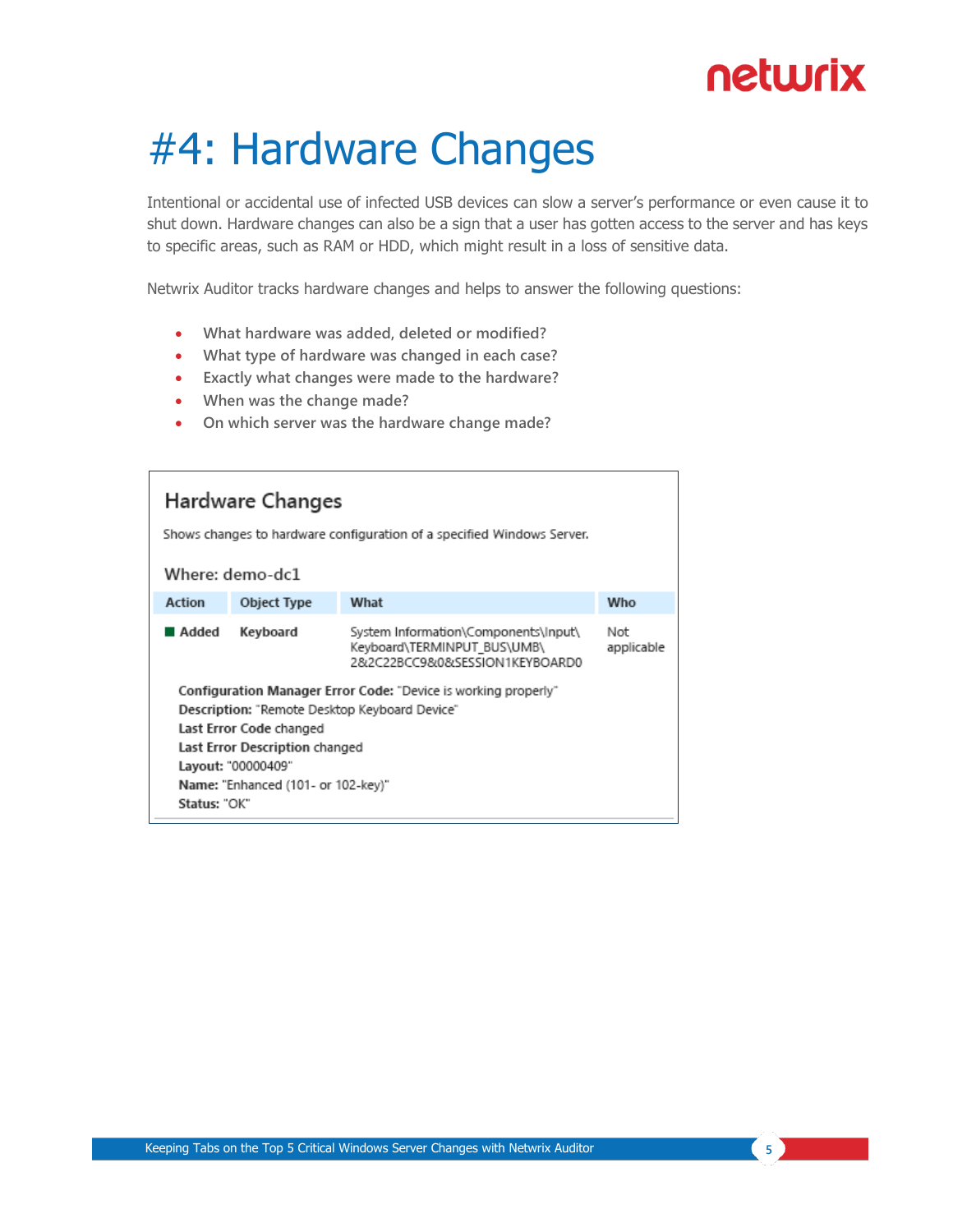# #5: Registry Changes

Tracking changes to the Windows registry is critical to enhancing Windows security and preventing critical information from leaking out. A list of registry changes displays all configurations made on a Windows Server, which can be very helpful to investigations of security incidents caused by a virus or malicious admin activities.

Netwrix Auditor tracks registry changes and helps to answer the following questions:

- **How exactly was the registry changed?**
- **Who made each registry change?**
- **On which server was the registry change made?**
- **Which registry keys were changed?**

| Where: demo-dc1                                                                     | Windows Registry Changes<br>Shows changes to Windows Registry.                                |        |  |
|-------------------------------------------------------------------------------------|-----------------------------------------------------------------------------------------------|--------|--|
| Action                                                                              | What                                                                                          | Who    |  |
| ■ Modified                                                                          | Registry\HKEY_LOCAL_MACHINE\software\Microsoft\<br>.NETFramework\v2.0.50727\NGenService\State | system |  |
| Attempts (REG DWORD) changed from "113" to "114"                                    |                                                                                               |        |  |
| Modified                                                                            | Registry\HKEY_LOCAL_MACHINE\software\Microsoft\<br>FileClassificationInfrastructure           | system |  |
| AdLastSync (REG QWORD) changed from "130832408376150000"<br>to "130833266615290000" |                                                                                               |        |  |